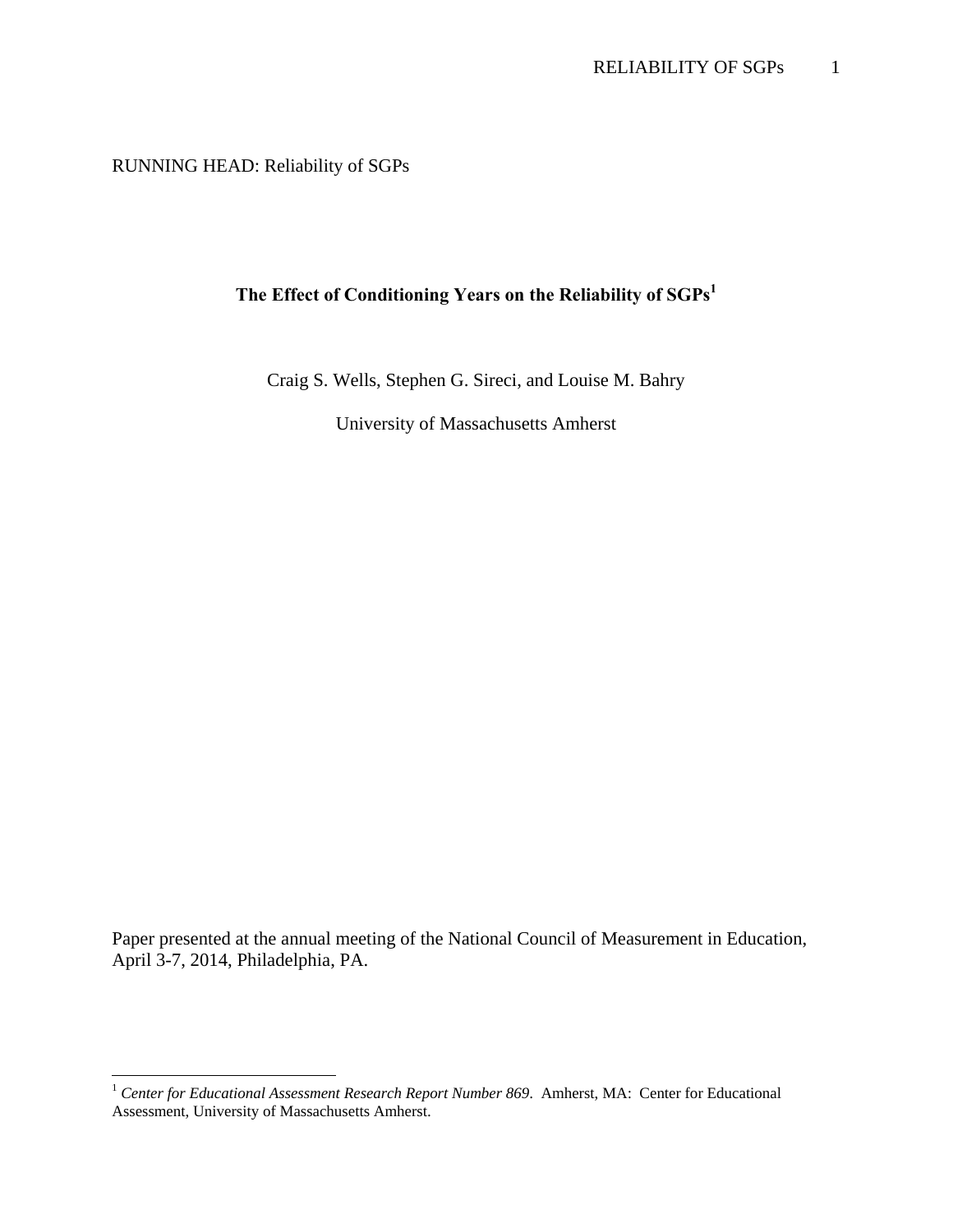#### **Abstract**

Student growth percentiles (SGPs) are currently used by several states and school districts to provide information about individual students as well as to evaluate teachers, schools, and school districts (Collins and Amrein-Beardsley, 2012; Soto, 2013). For SGPs to be useful, the estimates must have a minimal amount of systematic and random error. However, previous research has raised questions about the reliability of SGPs when computing SGPs based on one conditioning year (Sireci, Wells, & Bahry, 2013). The purpose of the present study was to examine the effect of the number of conditioning years on the reliability of SGPs to determine at what point SGPs may be considered reliable. A simulation study was conducted in which test scores for four grades were generated. SGPs were estimated using one, two, or three conditioning years. The results indicate that the number of conditioning years had a minimal impact on the reliability of SGP estimates. Furthermore, the amount of random error was substantial, bringing into question whether SGP estimates are appropriate at the student level.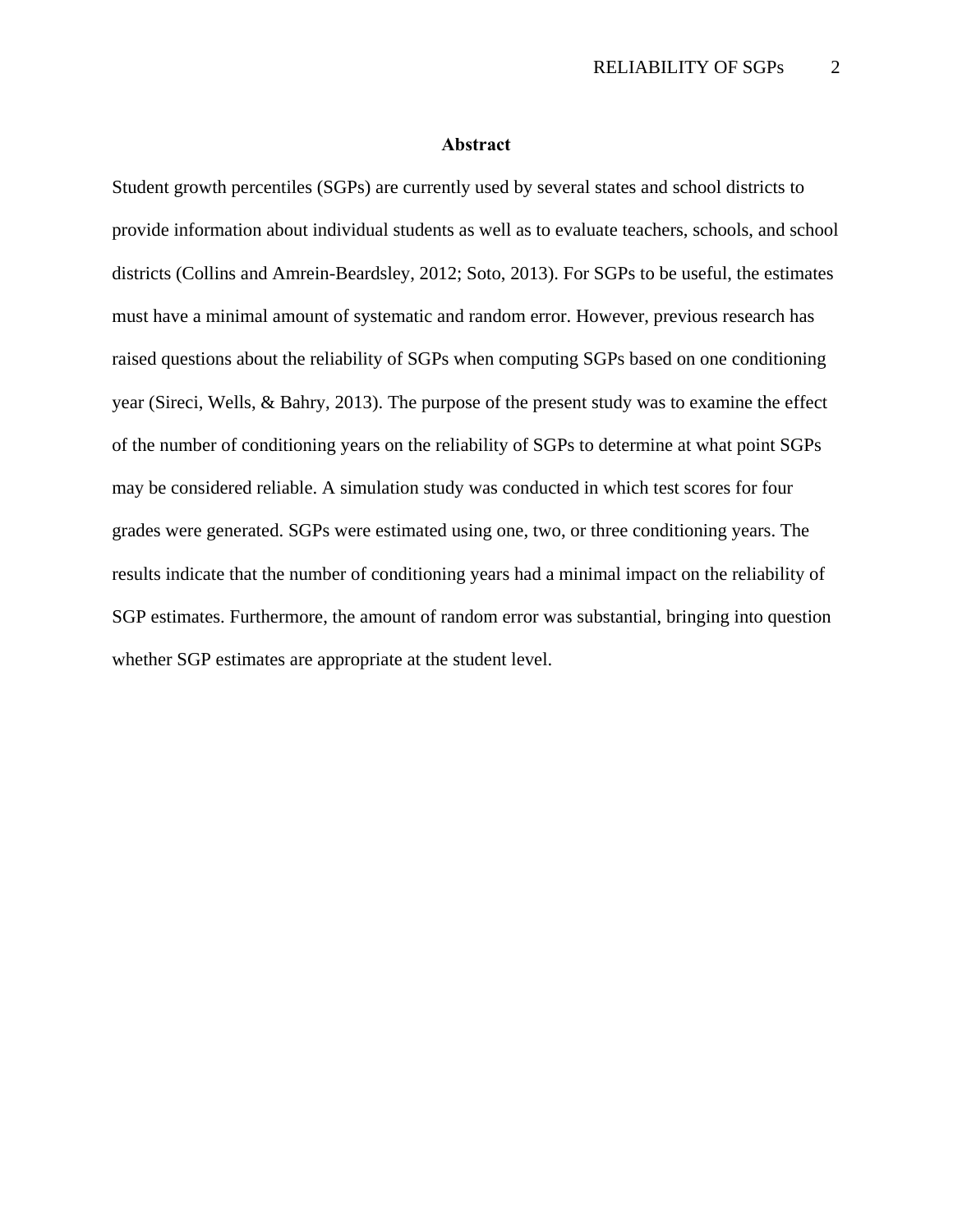## **The Effect of Conditioning Years on the Reliability of SGPs**

Student growth percentiles (SGPs; Betebenner, 2009) were developed to provide a measure of normative "growth" for the purpose of determining educational effectiveness. SGPs are currently used by many states and school districts for purposes ranging from providing information about individual students to parents and teachers, to evaluating teachers, schools, and school districts. According to Collins and Amrein-Beardsley (2012), during the 2011/2012 school year, 13 states were using or piloting SGPs for the purpose of evaluating teachers. Soto (2013) stated that SGPs are being used in 22 states.

For SPGs to be useful, the estimates must be unbiased and reliable; that is, the estimates must be accurate and contain a relatively small amount of random error. Unfortunately, there is a dearth of research on the statistical properties of SGP estimates. Sireci, Wells and Bahry (2013) examined the systematic and random error in SGP estimates when conditioning on one previous grade via a simulation study. They found that although the SGP estimates exhibited small systematic error, the amount of random error at the student level was substantial. One of the limitations of the Sireci et al. study was that they conditioned on only one previous year of test data. That practice is realistic for reporting growth for students who have scores from only the previous year (e.g., most  $4<sup>th</sup>$ -grade students, or students new to a state), but for most students, two or more years of prior test scores are used. It is possible that conditioning on multiple years of test data will result in a smaller amount of random error. Therefore, the purpose of the present study was to examine the reliability of the SGP estimates when conditioning on one, two, and three years of test data.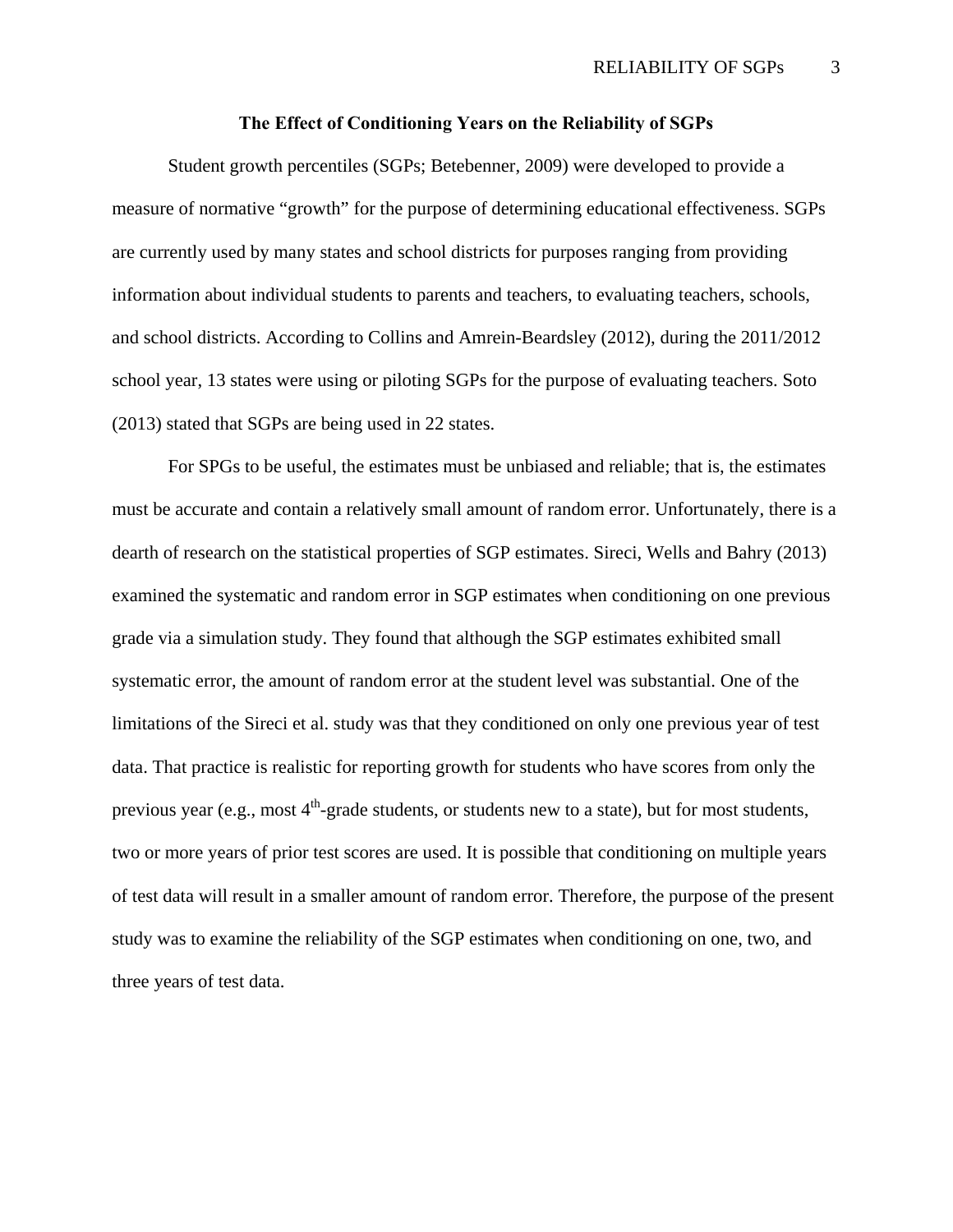# **Student Growth Percentiles (SGPs)**

SGPs provide a normative indication of student growth by quantifying a student's current level of achievement relative to her/his academic peers as defined by previous years' test scores. To elaborate, suppose we wanted to determine the normative growth from Grade 5 to Grade 6 in math for a particular student. The first step would be to identify the student's academic peers based on her/his Grade 5 test scores. If the data set were very large (i.e., nearly infinite), then we could simply identify the student's academic peers based on students who had the same Grade 5 test score. The growth percentile would then be determined by the percentile based on the student's Grade 6 score relative to the scores in her/his academic peer group (i.e., those who had the same Grade 5 test score). Therefore, the percentile would represent how well the student performed relative to a group of students who performed similarly in the past. For example, if the student received a percentile of 70, then s/he performed as well or better than 70% of her/his academic peers who had a similar prior score history, which would indicate equal or greater "growth" than 70% of the relevant peer group.

 Because the previously described procedure is impractical and inaccurate for data sets that are not infinite (or when defining academic peers based on multiple years of test scores), a statistical model based on regression is used to estimate SGPs (Betebenner, 2008, 2011). Quantile regression is an attractive model for this purpose because it does not assume a linear relationship or homoscedasticity. Quantile regression fits a curvi-linear relationship between the students' test scores in the current administration and the previous year's test scores for each percentile (i.e., 99 regression lines). Each curvi-linear relationship (which can be expressed as a regression line when using one conditioning year) represents the predicted percentile. A student is assigned a percentile score based on the distance of her/his observed data point to the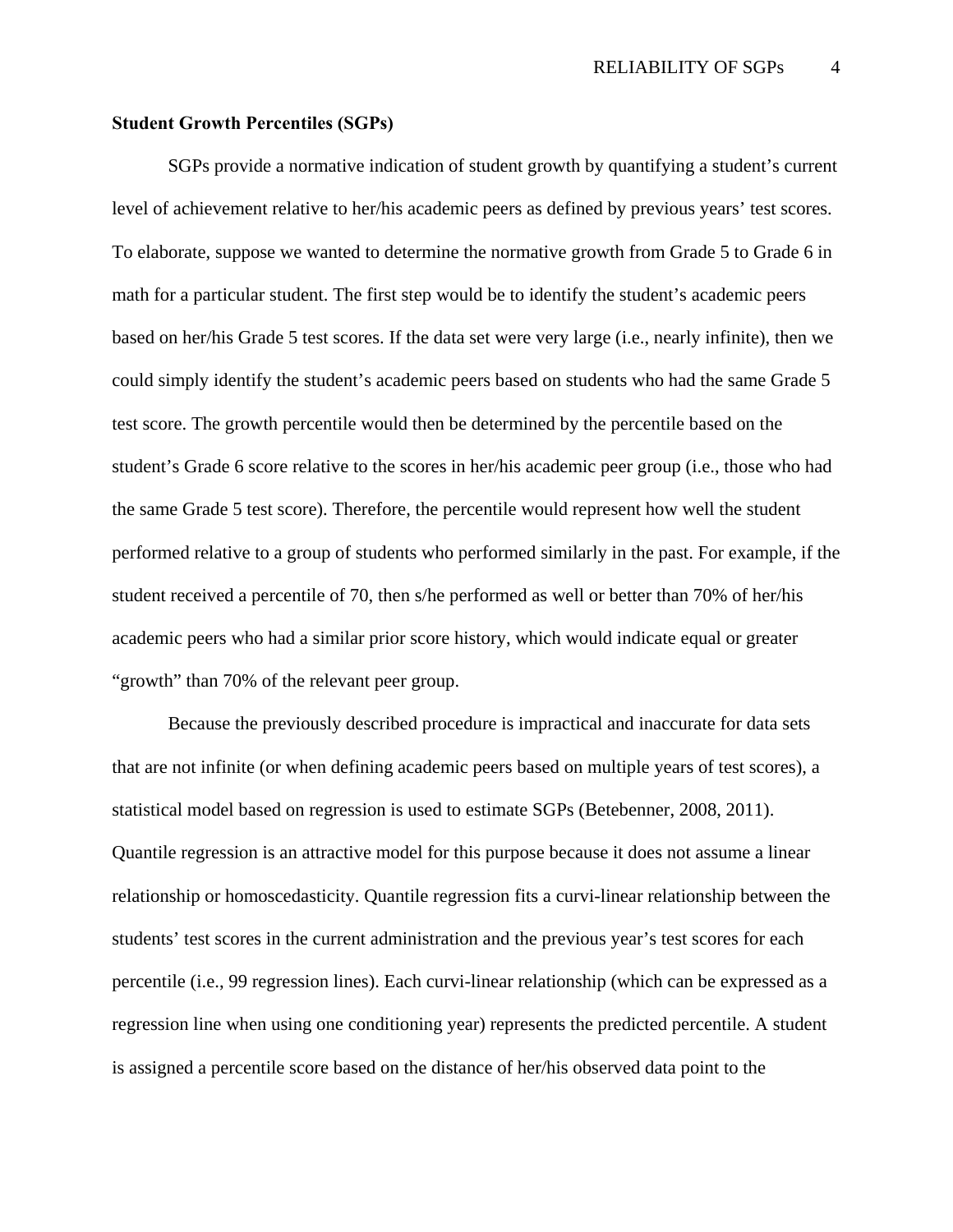regression lines; that is, s/he is assigned the percentile corresponding to line closest to her/his data point.

# **Method**

## **Data Simulation**

 A simulation study was conducted to examine random and systematic error in SGP estimates when varying the number of conditioning years. Scale scores were simulated to represent students' test scores on a typical statewide assessment for four consecutive grades, hereafter referred to as Grades 3, 4, 5, and 6. SGPs were computed for simulees in Grade 6 using either Grade 5, Grades 4 and 5, or Grades 3, 4, and 5 as conditioning years. To ensure that the simulation was realistic, the parameters in the simulation were based on real test data obtained from the Massachusetts Comprehensive Assessment System (MCAS) for English Language Arts (ELA) for grades 3 through 6 (see relevant details below).

# **Data Generation**

**Generating true scale scores and SGP values.** Scale scores were sampled from a multivariate-normal distribution to represent true scale scores (denoted  $\tau$ ) for 100,000 simulees from Grades 3 through 6 (i.e.,  $\tau \sim N(\mu, \Sigma)$ ). The mean of the true scores in each grade was 240  $(i.e., \mu = [240, 240, 240, 240])$  and the variance-covariance structure  $(\Sigma)$  of the multivariatenormal distribution for Grades 3, 4, 5, and 6 was defined as follows:

$$
\Sigma = \begin{bmatrix} 225.000 \\ 180.450 & 225.000 \\ 184.275 & 193.275 & 225.00 \\ 181.350 & 189.000 & 203.175 & 225.000 \end{bmatrix}.
$$
 (1)

The diagonal of the variance-covariance matrix represents the variance of the scale scores and is similar to the variance observed in MCAS. To more easily understand the covariance structure in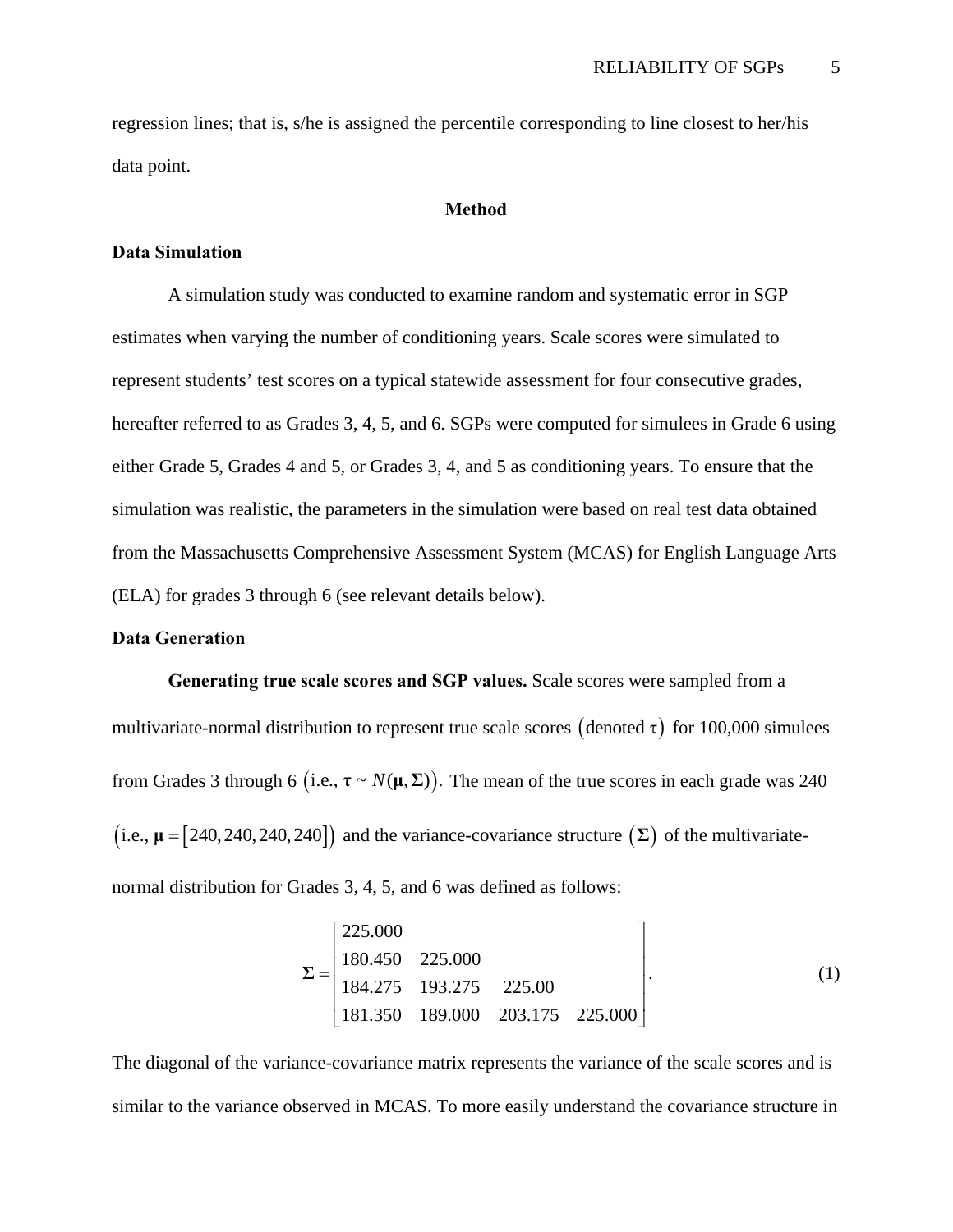the simulated data, and because the covariance structure may play an important role in the amount of random error in SGP estimates, the standardized covariance matrix (i.e., correlation matrix denoted **R**) is provided below:

$$
\mathbf{R} = \begin{bmatrix} 1 \\ .802 & 1 \\ .819 & .859 & 1 \\ .806 & .840 & .903 & 1 \end{bmatrix} .
$$
 (2)

The correlational structure of the multivariate-normal distribution was based on disattenuated correlation coefficients from real student data obtained from the 2010-2013 MCAS ELA (Massachusetts Department of Elementary and Secondary Education, 2013), grades 3 through 6, and thus, represents a realistic correlational structure among true scores in a large-scale assessment. The sampled true scores for each grade were rounded to the nearest integer and constrained to range from 200 to 280, which are the upper and lower limits of the MCAS score scale.

The true SGPs were determined via quantile regression using the true scale scores. For example, the true SGPs when conditioning on only Grade 5 were obtained by computing the percentile rank for the Grade 6 scores when conditioning on Grade 5 true scores. The R package *SGP* (Betebenner, VanIwaarden, & Domingue, 2013) was used to implement quantile regression. True SGPs were obtained when conditioning on one previous year (Grade 5), two previous years (Grades 4 and 5), and three previous years (Grades 3, 4, and 5).

**Generating observed scores**. Observed scale scores for each grade were created to represent a typical amount of measurement error in scale scores for a large-scale statewide assessment. The observed scores  $(X_i)$  were sampled from a normal distribution with the mean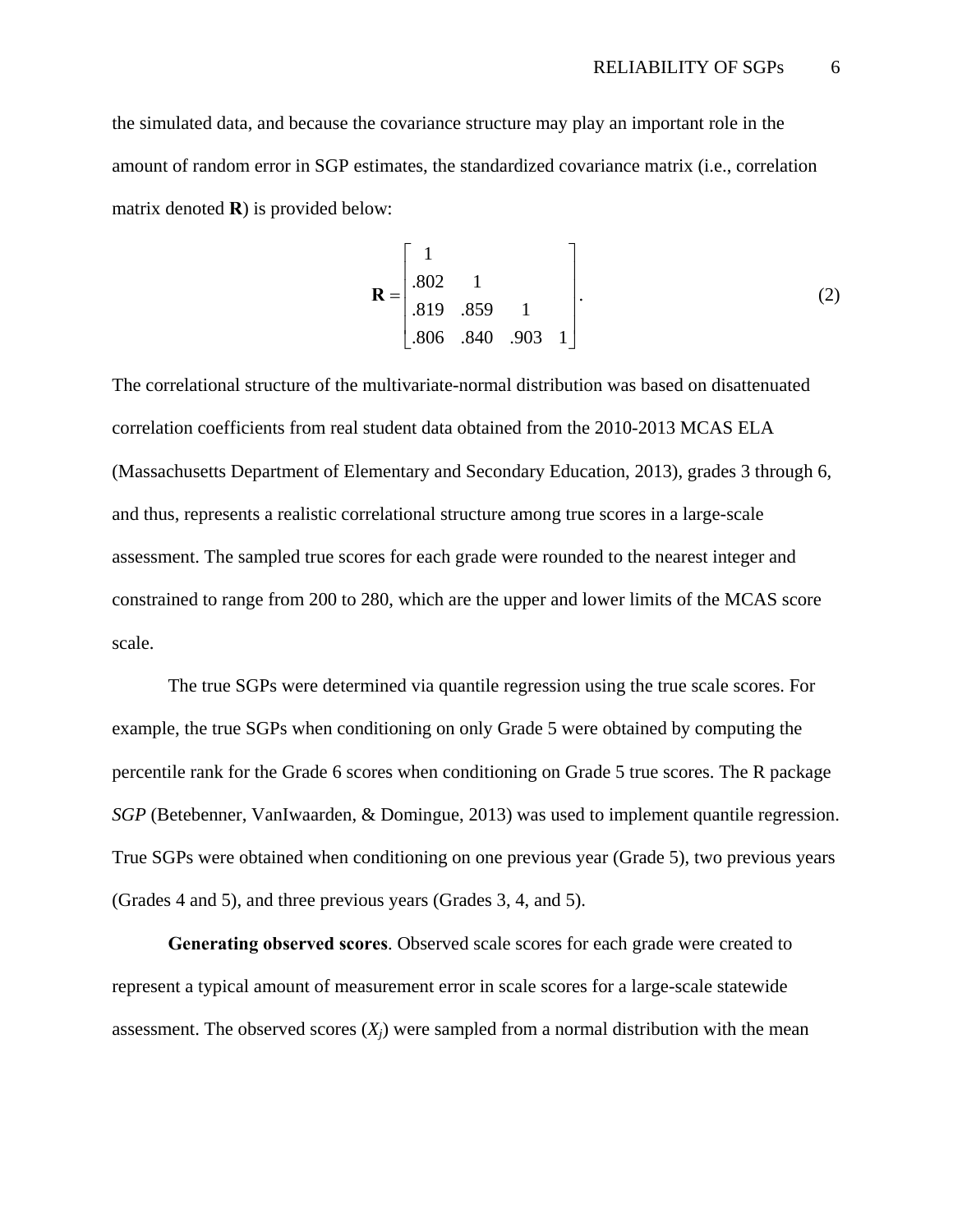equal to the simulee's true score and the standard deviation equal to the standard error of measurement conditioned on the true scale score (CSEM); that is,

$$
X_{j, \text{Grade } 6} \sim N(\tau_{j, \text{Grade } 6}, \text{CSEM}_{j})
$$
  
\n
$$
X_{j, \text{Grade } 5} \sim N(\tau_{j, \text{Grade } 5}, \text{CSEM}_{j})
$$
  
\n
$$
X_{j, \text{Grade } 4} \sim N(\tau_{j, \text{Grade } 4}, \text{CSEM}_{j})
$$
  
\n
$$
X_{j, \text{Grade } 3} \sim N(\tau_{j, \text{Grade } 3}, \text{CSEM}_{j})
$$
  
\n(3)

The CSEM was based on the 2011, Grade 5 MCAS ELA test (Massachusetts Department of Elementary and Secondary Education, 2011) and is comparable to the CSEMs across other grades. Figure 1 displays the CSEM across the values on the score scale ranging from 200 to 280. The observed scale scores were rounded to the nearest integer and constrained to range from 200 to 280 for each grade. One-hundred data sets containing 100,000 observed scale scores for four grades were created.

## **SGP Estimation**

 Once the observed scores were generated, the R package *SGP* (Betebenner et al., 2013) was used to estimate the SGPs for Grade 6 for each data set using either Grade 5, Grades 4 and 5, or Grades 4, 5, and 6 as the conditioning variables. When estimating SGPs, the same Grade 5 scores were used when conditioning on Grade 5, Grades 4 and 5, or Grades 3, 4, and 5. In addition, the same Grade 4 scores were used when conditioning on Grades 4 and 5 as well as conditioning on Grades 3, 4, and 5.

# **Data Analysis**

We examined the relationship between the true and estimated SGPs, the 68% and 95% confidence intervals, and the classification accuracy across the conditions that varied with respect to the number of conditioning years. The Spearman rho correlation coefficient was computed for each replication to measure the strength of the relationship between the true and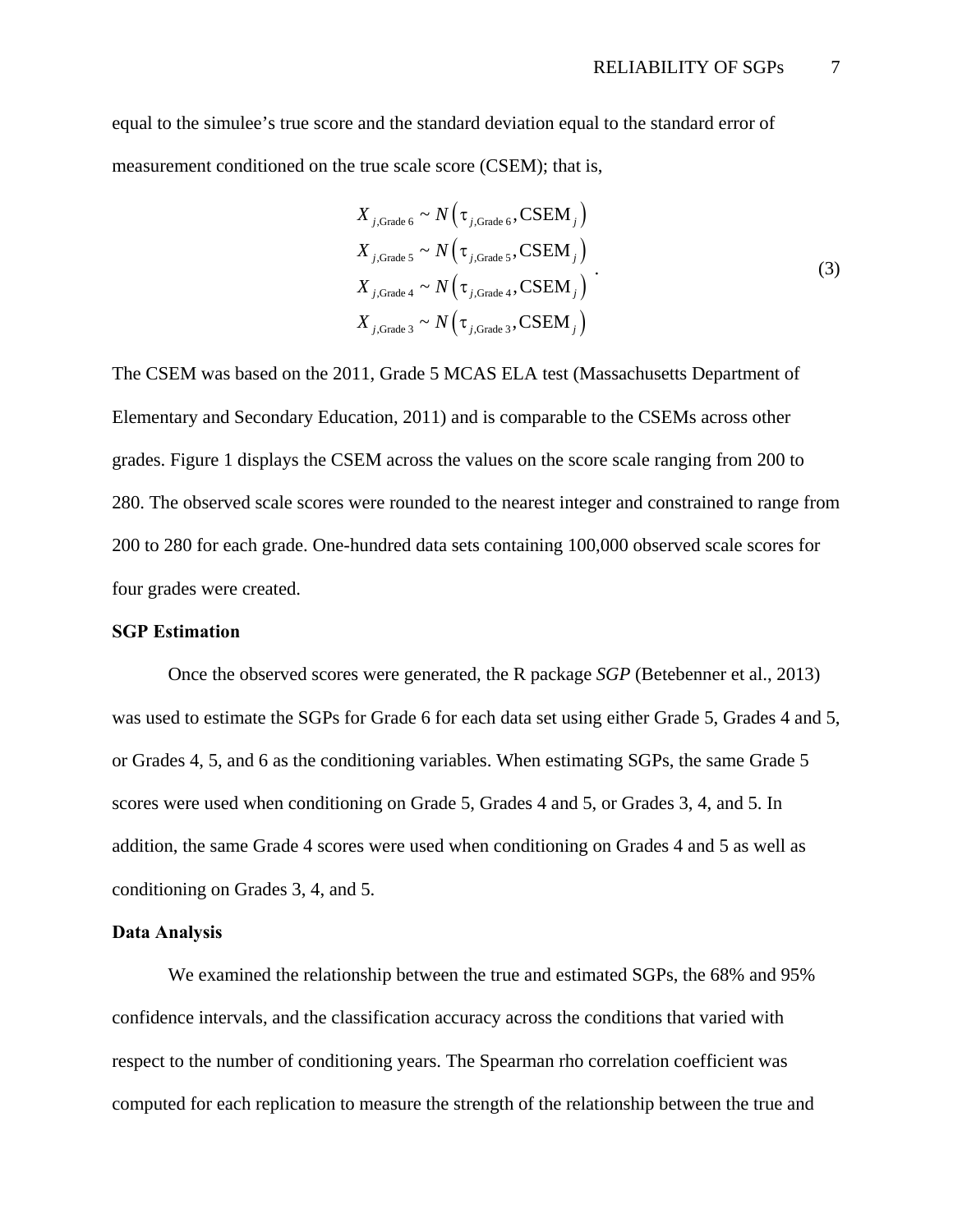estimated SGPs. It was hypothesized that the correlation would increase as the number of conditioning years increased.

 To examine the amount of random error present in the SGP estimates, empirical 68% and 95% confidence intervals (CI) were constructed for each simulee. For the 95% CIs, the lower bound of the confidence interval for each simulee was based on the SGP estimate associated with the  $2.5<sup>th</sup>$  percentile across replications and the upper bound was based on the SGP estimate associated with the  $97.5<sup>th</sup>$  percentile. For the 68% CIs, the lower bound of the confidence interval for each simulee was based on the SGP estimate associated with the  $16<sup>th</sup>$  percentile across replications and the upper bound was based on the SGP estimate associated with the  $84<sup>th</sup>$ percentile. We were particularly interested in examining the relationship between the lower and upper bounds of the confidence intervals relative to the true SGP values. However, because simulees with the same true SGP had different lower and upper bound estimates due to measurement error, we determined the functional relationship between the lower and upper bound relative to the true SGP value using the Nadaraya–Watson kernel regression estimates. The *ksmooth* package in the computer program R was used to compute smoothed lower and upper bounds as a function of the true SGP value. Moreover, we examined the systematic error by comparing the median SGP estimates for each simulee to their respective true SGP value. It was hypothesized that the systematic and random error would be smaller when conditioning on more years.

 The SGP estimates were used to classify simulees into one of three growth level descriptors: low, average, and high growth. Similar to the classifications on the statewide assessments such as MCAS score reports, simulees with SGP estimates less than 40 were classified as low growth, between 40 and 60 as average growth, and above 60 as high growth.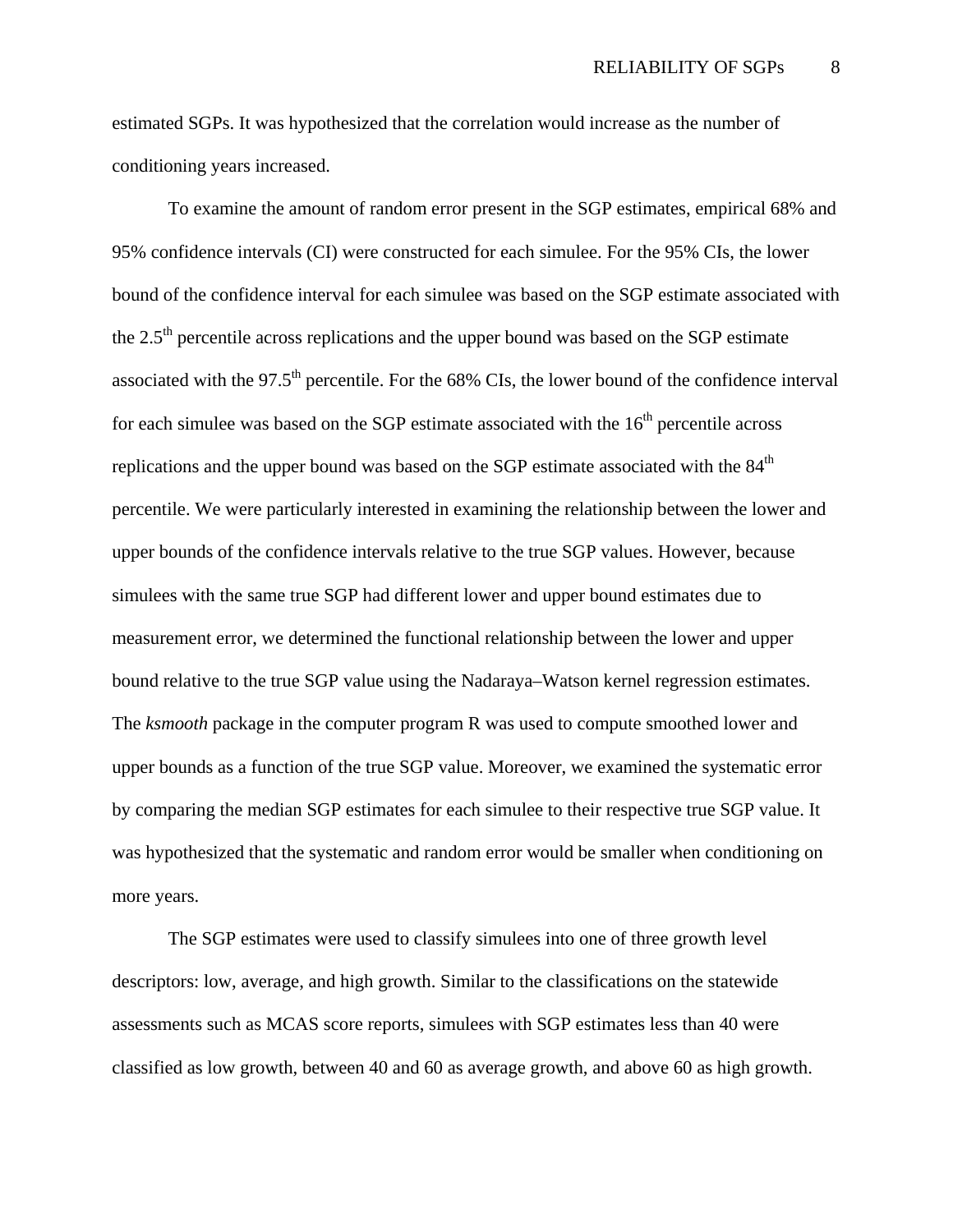The estimated growth classifications were compared to the true growth classifications for each replication to determine the proportion of simulees classified correctly or misclassified. It was hypothesized that the classification rate would increase as the number of conditioning years increased.

#### **Results**

# **Correlation Between SGP Estimates and True Values**

The median Spearman rho correlation coefficient for the three conditioning year conditions (1 year, 2 years, and 3 years) were 0.69, 0.70, and 0.71, respectively. Although the correlation coefficients were larger when using more conditioning years, the differences were very small.

## **68% and 95% Confidence Intervals**

Figures 2(a) to (c) report the 68% and 95% CIs as a function of the true SGP value across the three conditions. The dashed line represents the median SGP estimate conditioned on the true SGP value. The solid line is the identity line and represents the expected value of each SGP estimate. The dotted line represents the smoothed empirical 68% CI and the dashed-dotted line represents the smoothed empirical 95% CI.

The difference between the median SGP estimates (represented by the dashed line) and the identity line indicate the amount of systematic error present for each of the true SGP values. The amount of systematic error was comparable across the three conditions. Therefore, it appears that the number of conditioning years had a minimal effect on the amount of systematic error in the SGP estimates. The systematic error was larger for extreme true SGPs with over-estimated values for small true SGPs and under-estimated values for large true SGPs.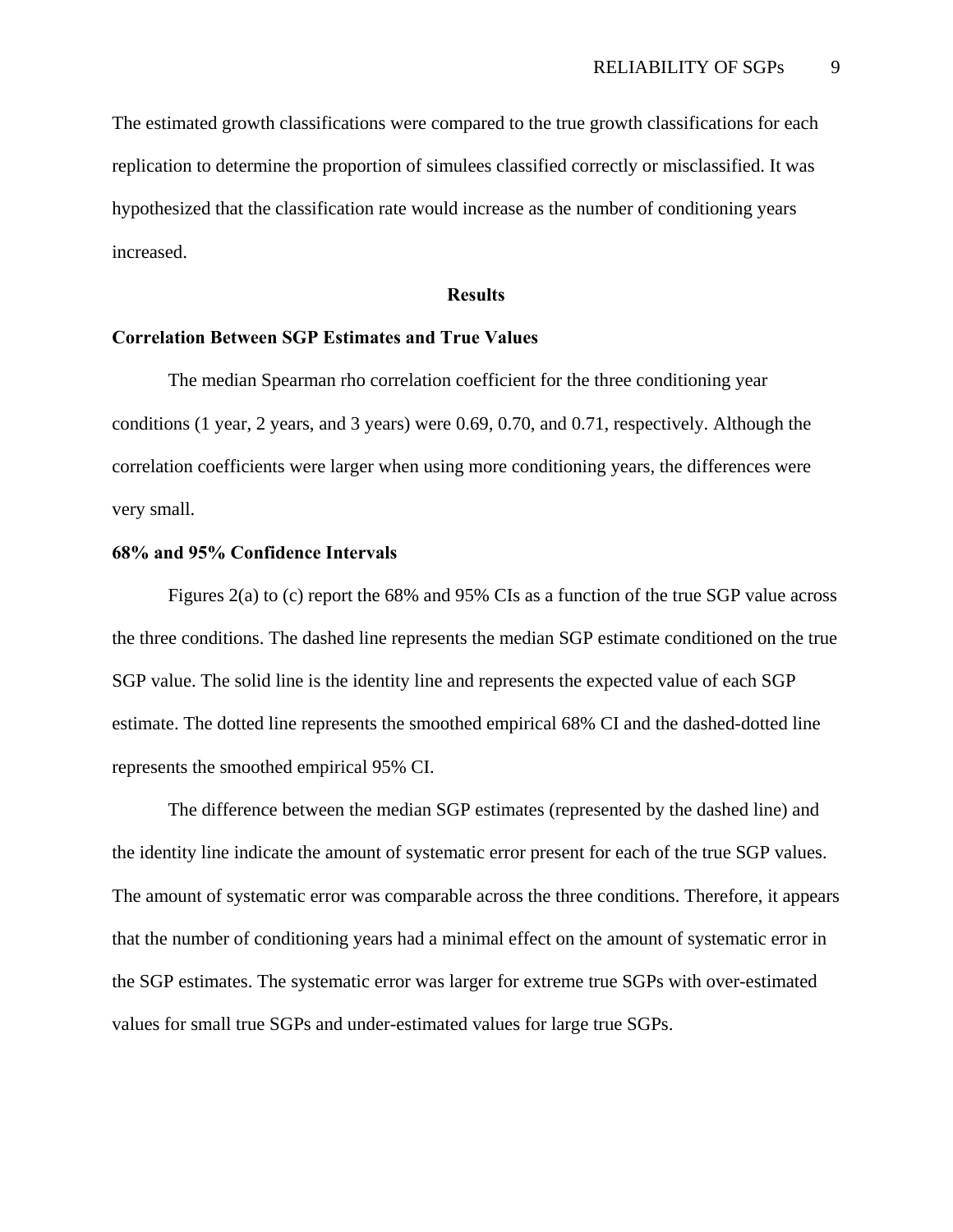The 68% and 95% CIs were comparable across the three conditions. Therefore, it appears that the number of conditioning years had a minimal effect on the CIs. The width of the CIs indicates the magnitude of random error present for a specific true SGP. The 68% and 95% CIs were wide for much of the distribution, particularly for true SGP values near the  $50<sup>th</sup>$  percentile. To further understand the amount of random error relative to the true SGP values, Figure 3 shows the relationship between the true SGP values and the width of the confidence interval for each of the three conditions. It is apparent that the width of the CIs was slightly smaller when conditioning on more years. More importantly, there was a considerable amount of random error in the SGP estimates, especially near the  $50<sup>th</sup>$  percentile. For example, for a true SGP value of 56, the width of the 68% CI was 50 percentile points (the CI ranged from 29 to 78) when using three conditioning years. The width of the 95% CI for a true SGP value of 56 was 81 percentile points (the CI ranged from 10 to 90) when using three conditioning years. Although the width of the CIs was smaller for true SGPs at the extremes, the width was still substantial. For example, the width of the 68% CI for a true SGP value of 10 was 33 (the CI ranged from 5 to 37) when using three conditioning years.

# **Classification Accuracy**

Table 1 reports the average classification rates for the growth levels across the three conditions. The diagonal elements of each 3 x 3 table represent the correct classification rate whereas the off-diagonal elements indicate the erroneous classification rates. For example, when using one conditioning year, the average proportion in which the true SGP values were in Level 1 (i.e., between 1 and 39) and the SGP estimates were in Level 1 was .28. However, an average of 7% of the simulees who had true SGP values in Level 1, had SGP estimates in Level 2.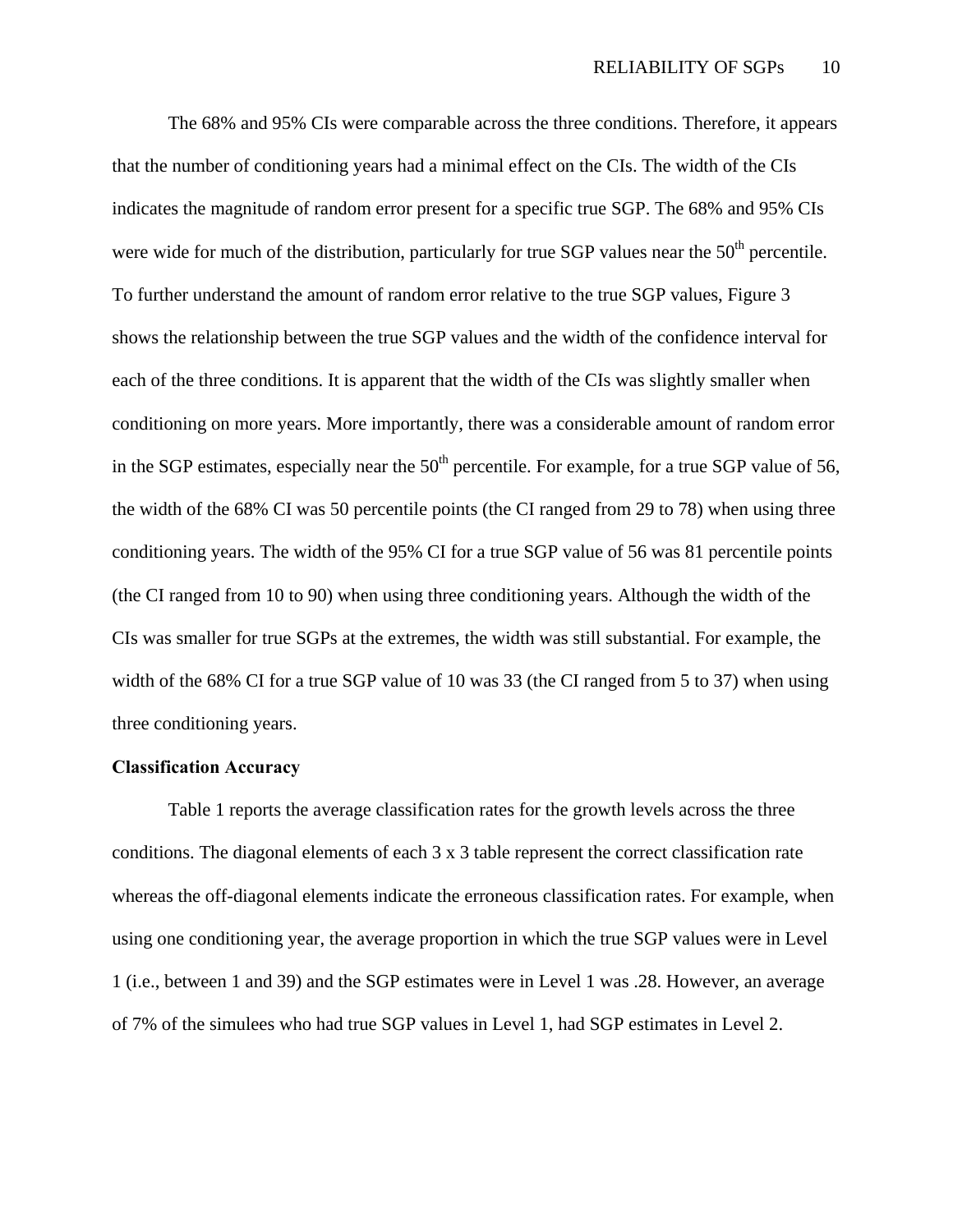Consistent with the previous results, the number of conditioning years had a minimal impact on the classification rates.

Although Table 1 provides useful aggregated information, it ignores the classification rates as a function of the true SGP values. To address this issue, Figure 4 portrays the relationship between the true SGP values and the erroneous classification rates across the three conditions. The misclassification rates were small for simulees at the extremes of the true SGP scale. However, for simulees with true SGPs near the middle of the scale, the misclassification rates were large. For example, simulees with a true SGP of 38 and three conditioning years were erroneously classified on average in 53% of the replications.

## **Discussion**

 Due to the increased use of SGPs, it is prudent to understand the conditions in which SGP estimates are useful, or conversely, contain so much error that they hinder interpretation. The present study examined the amount of systematic and random error in SGP estimates as a function of the number of conditioning years via a simulation study. The conditions and parameter values of the simulation study were based on real data so that the results would be generalizable and directly inform practitioners of large-scale statewide assessments. The findings indicate that the number of conditioning years had a minimal impact on the amount of systematic and random error in SGP estimates. And, although the amount of systematic error was relatively small, the amount of random error was substantial, which raises questions about the appropriate use of SGPs at the student level. In other words, the large amount of random error in SGP estimates impedes inferences about student "growth" relative to her/his academic peers.

 It is interesting to note that the amount of random error observed in this study is inconsistent with precision estimates provided in Betebenner (2013). Betebenner (2013)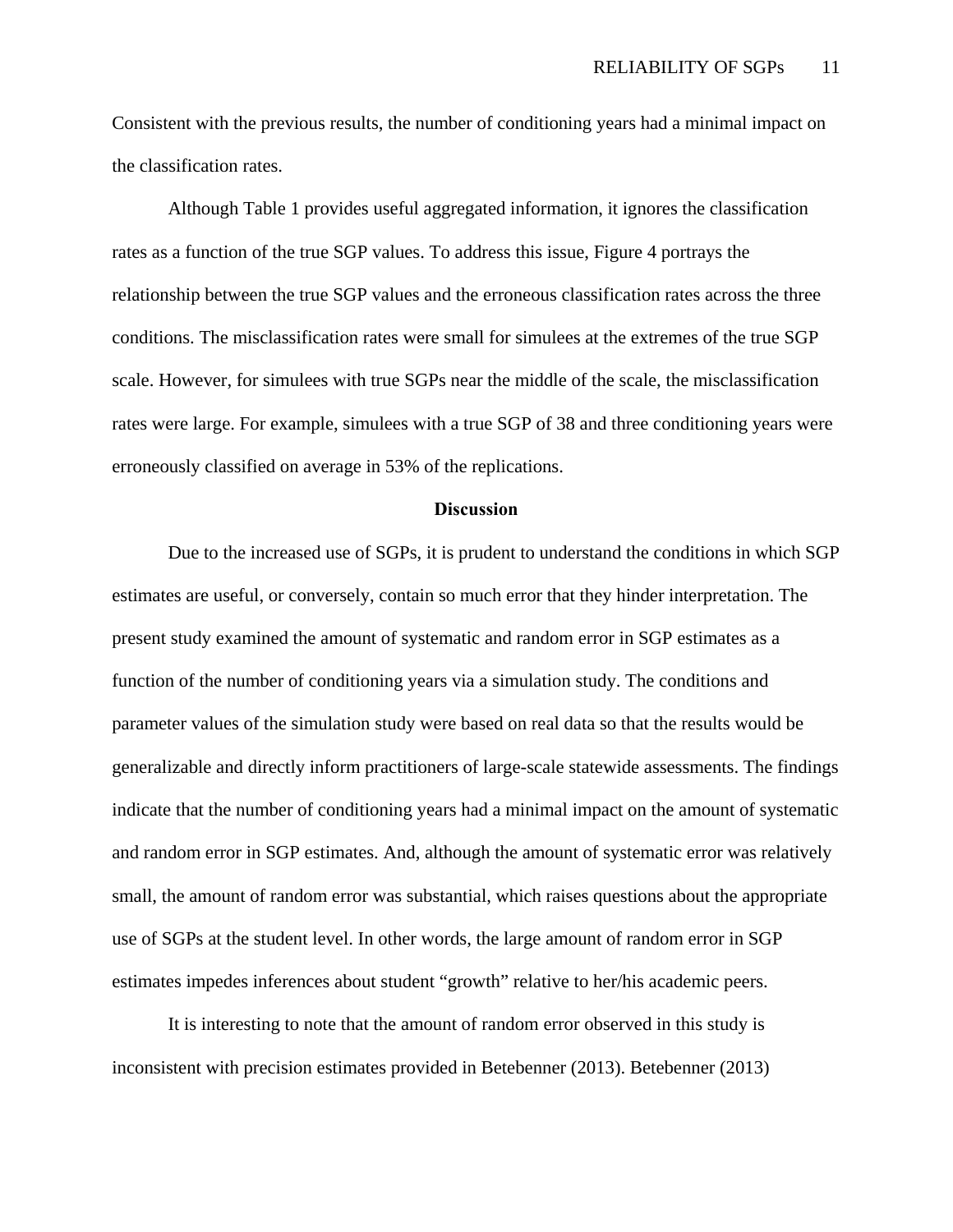developed a method for determining the standard errors for SGP estimates using the CSEM in conjunction with the student scale scores. He observed that the standard errors were less than 10 with a median near 6 across multiple grades and subjects. The widths in the CIs observed in this study are much larger than would be predicted based on Betebenner (2013) and would correspond to standard errors that ranged from 10 to 20 percentile points.

One possible reason for the inconsistent results is that Betebenner's method does not appear to take into account the correlational structure of the scale scores. The disattenuated correlation between test scores dictates the variability in growth which plays an important role in the amount of random error in SGP estimates. The growth for students will be more uniform or homogeneous as the correlation between test scores increases. For example, when the disattenuated correlation between the true scores approaches 1, the students will exhibit the same magnitude of growth. In such a case, the SGP estimates will be assigned randomly since any difference in growth is determined by measurement error. The correlational structure used in this study to generate true scale scores was based on real data from MCAS and contained large correlation coefficients which can explain the large amount of random error present. Therefore, using only the CSEM in determining the precision estimates in SGPs may underestimate the actual amount of random error present.

The current study examined the amount of systematic and random error at the student level. It would be interesting to investigate the error in SGP estimates at aggregated levels such as at the teacher, school and district level. In such cases, the amount of random error may be more acceptable, potentially making the use of SGPs appropriate in those situations. However, the results of the current study argue against reporting SGPs at the student level, due to the amount of error in their estimation.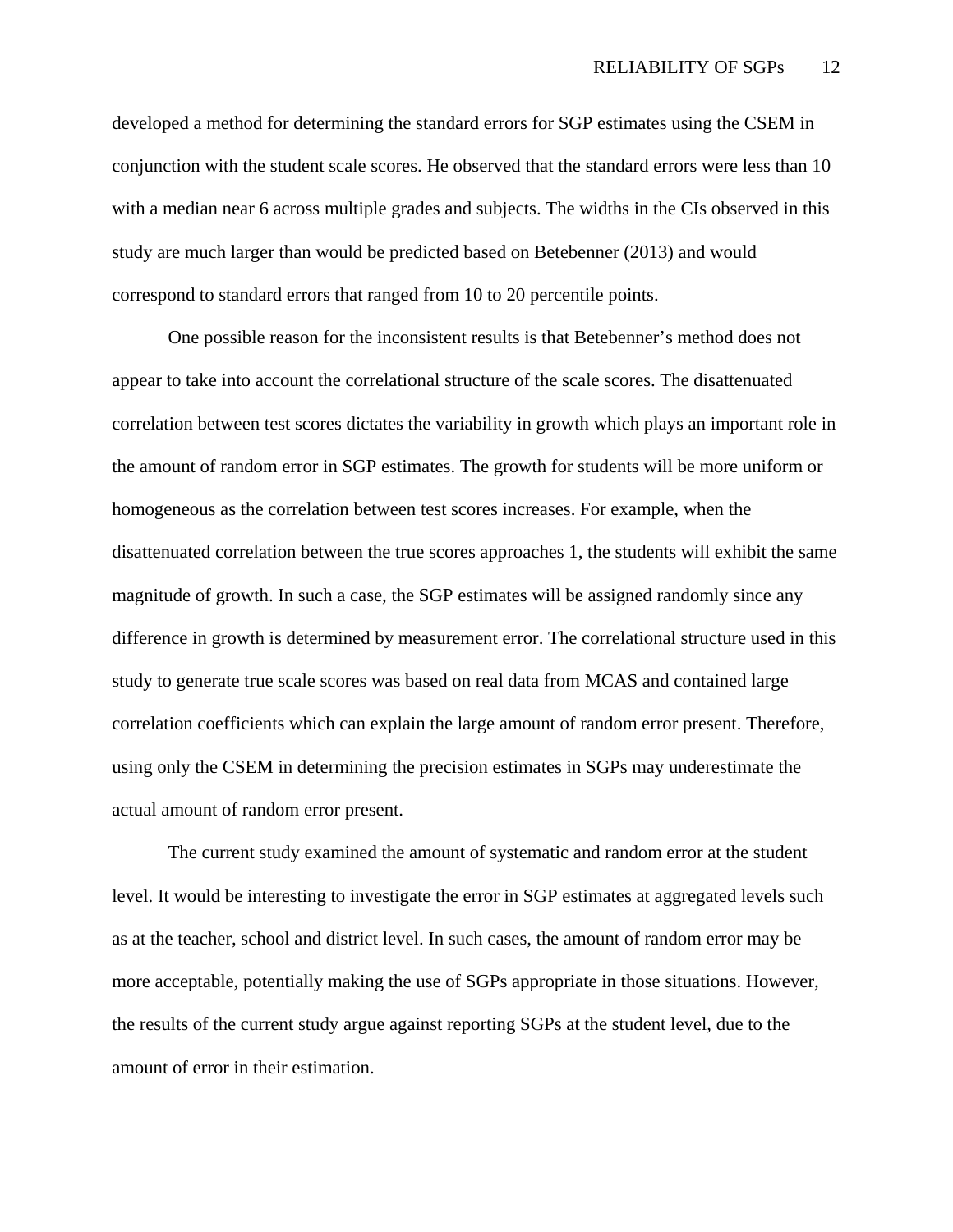## **References**

Betebenner, D. (2008). Norm- and criterion-referenced student growth. *Educational Measurement: Issues and Practice, 28(4),* 42-51.

Betebenner, D. W. (2013). *An analysis of the precision associate with MCAS SGPs*.

- Betebenner, D. W., VanIwaarden, A. & Domingue, B. (2013). SGP: An R Package for the Calculation and Visualization of Student Growth Percentiles & Percentile Growth Trajectories. (R package version 1.0-3.0. URL http://schoolview.github.com/SGP/).
- Collins, C. & Amrein-Beardsley, A. (2012, April). *Putting growth and value-added models on the map: A national overview*. Paper presented at the 2012 annual meeting of the American Educational Research Association, Vancouver, British Columbia, Canada.
- Massachusetts Department of Elementary and Secondary Education (2011). *2011 MCAS and MCAS-Alt technical report*. Retrieved from: http://www.doe.mass.edu/mcas/tech/.
- Massachusetts Department of Elementary and Secondary Education (2013). Massachusetts Comprehensive Assessment System - Student-Level Files. [data file and codebook]. Retrieved from: http://www.doe.mass.edu/infoservices/research/.
- Sireci, S. G., Wells, C. S., & Bahry, L. (2013, April). *Student growth percentiles: More noise than signal?* Paper presented at the 2013 annual meeting of the American Educational Research Association, San Franciso, CA.
- Soto, A. (2013). *Measuring teacher effectiveness using students' test scores*. Unpublished Dissertation, University of Massachusetts Amherst.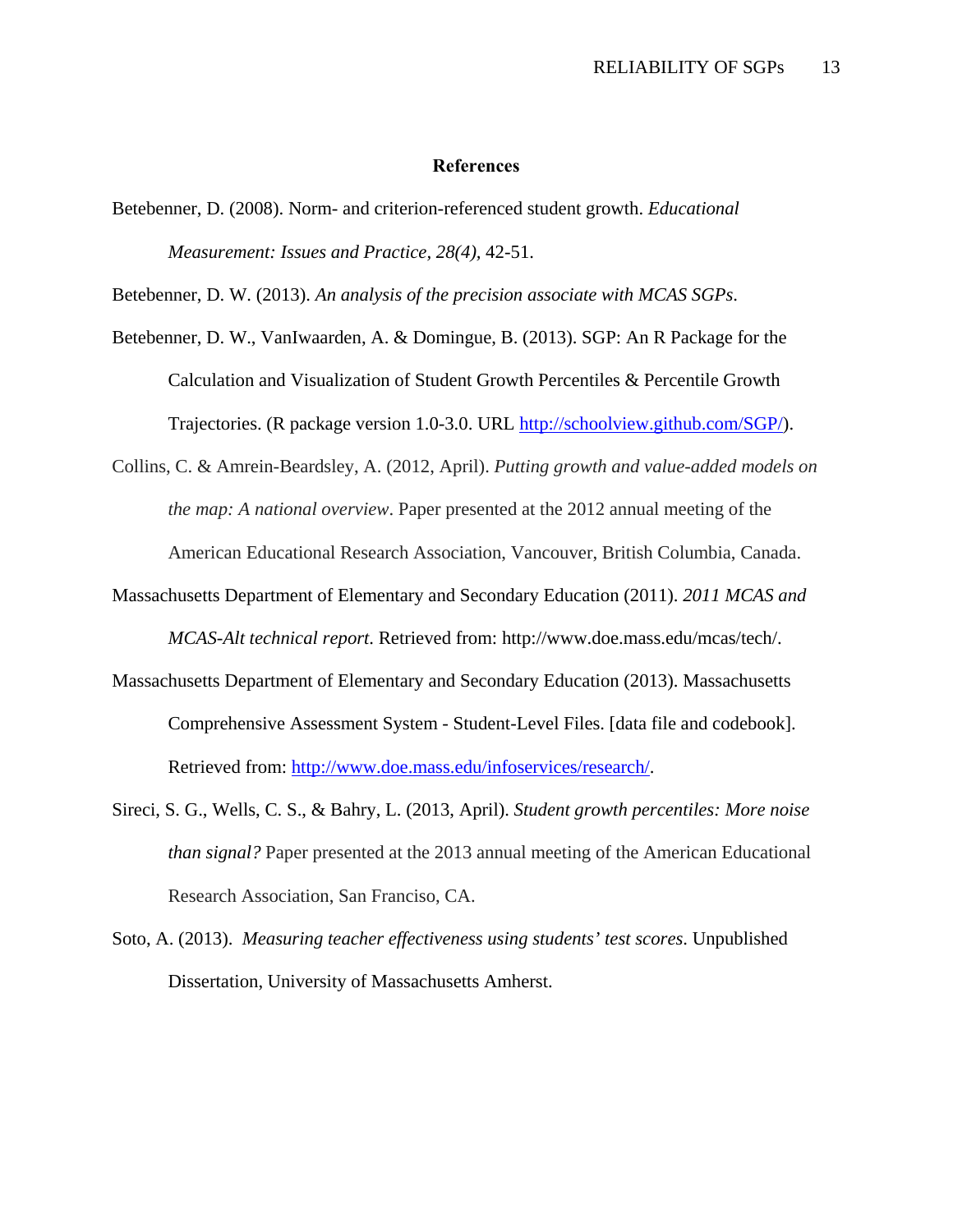|                             |                      | <b>Growth Levels Based</b><br>on SGP Estimates |         |         |  |
|-----------------------------|----------------------|------------------------------------------------|---------|---------|--|
| Number of                   | <b>Growth Levels</b> |                                                |         |         |  |
| <b>Condition Years</b>      | Based on True SGPs   | Level 1                                        | Level 2 | Level 3 |  |
| One Conditioning<br>Year    | Level 1              | .28                                            | .07     | .05     |  |
|                             | Level 2              | .07                                            | .06     | .08     |  |
|                             | Level 3              | .05                                            | .07     | .27     |  |
|                             |                      |                                                |         |         |  |
|                             |                      | Level 1                                        | Level 2 | Level 3 |  |
| Two Conditioning<br>Years   | Level 1              | .28                                            | .07     | .04     |  |
|                             | Level 2              | .07                                            | .06     | .07     |  |
|                             | Level 3              | .04                                            | .07     | .28     |  |
|                             |                      |                                                |         |         |  |
|                             |                      | Level 1                                        | Level 2 | Level 3 |  |
| Three Conditioning<br>Years | Level 1              | .28                                            | .07     | .04     |  |
|                             | Level 2              | .07                                            | .06     | .07     |  |
|                             | Level 3              | .04                                            | .07     | .28     |  |

Table 1. Average SGP Classification Rates.

Note: Level 1 corresponds to "lower growth," (SGP < 40) and Level 3 corresponds to "higher growth"  $(SGP > 60)$  as reported by at least one statewide testing program.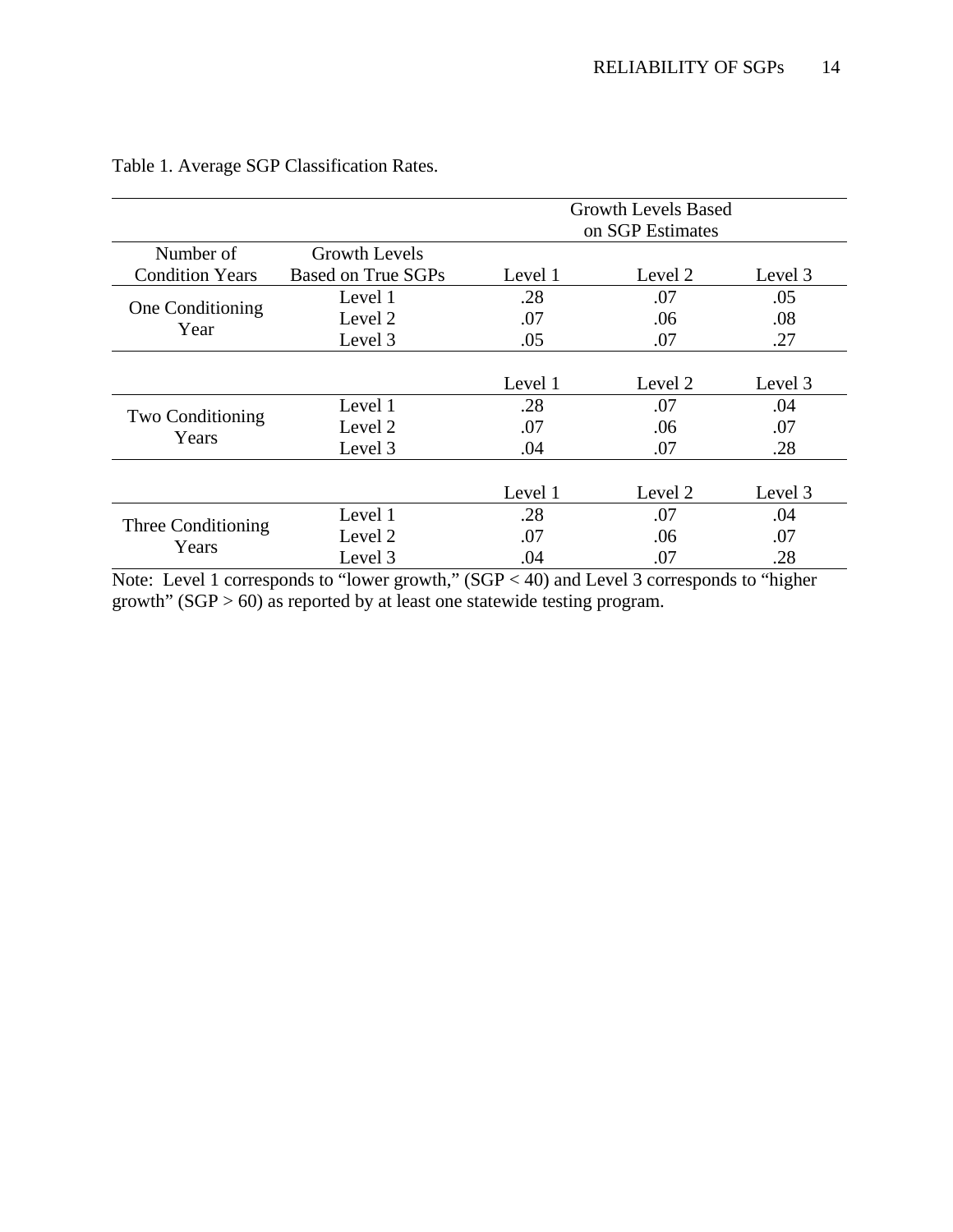Figure 1. Conditional standard error of measurement (CSEM) used to simulate observed scale scores.



Scale Score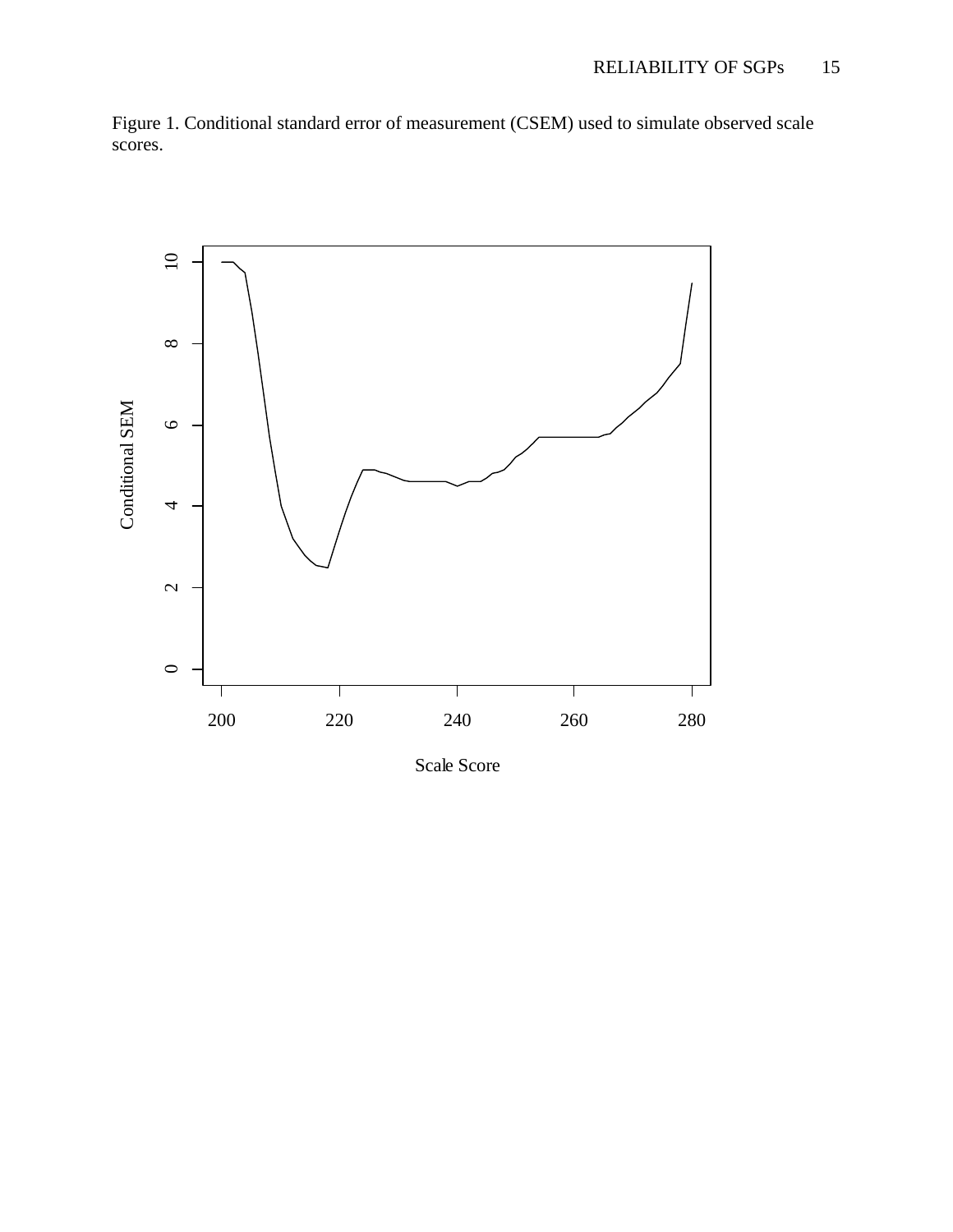

Figure 2. 68% and 95% CIs when conditioning on one, two, or three years.

True SGP

0 20 40 60 80 100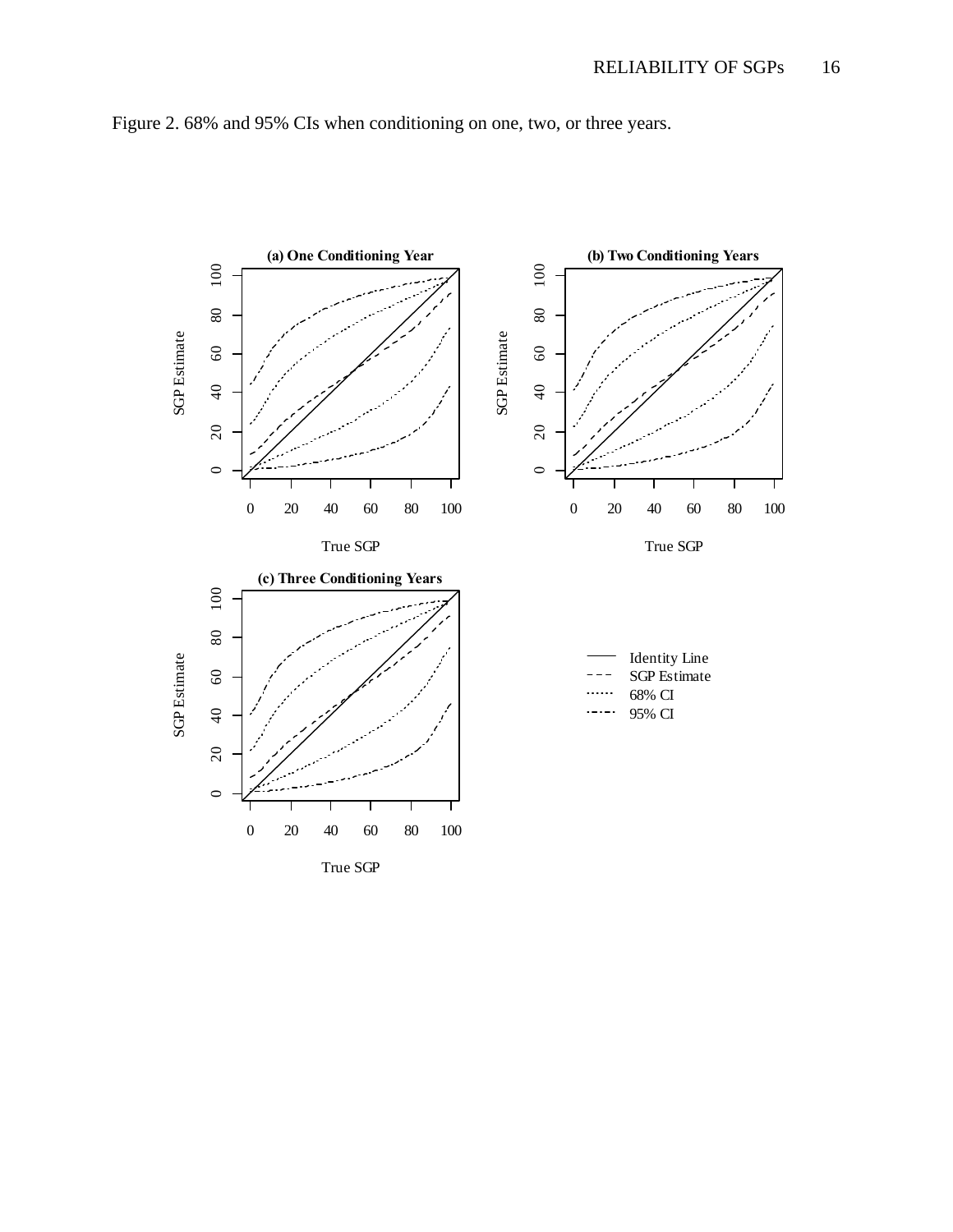

Figure 3. Comparison of the 68% and 95% CIs width across the three conditions.

True SGP